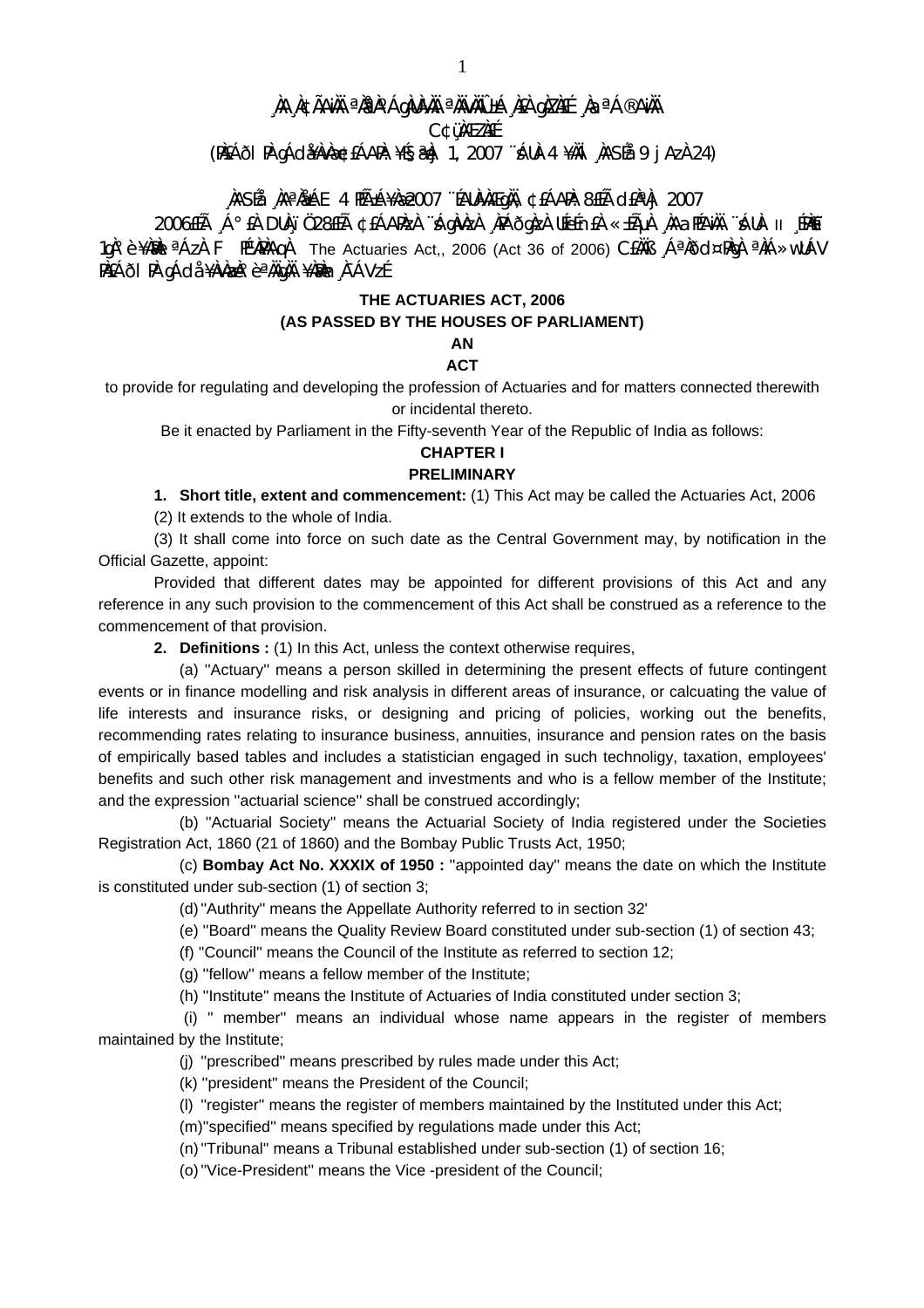(p) ''year'' means the period commencing on the 1st day of April of any year and ending on the 31st day of March of the succeeding year.

 (2) Save as otherwise provided in this Act, a member of the Institute shall be deemed ''to be in practice'' when individually or in partnership with Actuaries in practice as a member or an employee of a company, he, whether or not in consideration of remuneration received or to be received,

(i) engages himself in actuarial profession;or

 (ii) offers to perform or performs services involving the application of actuarial techniques in the fields of insurance, pension, investment, finance and management; or

 (iii) renders such other services as, in the opinion of the Council, are or may be rendered by an actuary in practice; or

 (iv) is in employment of a person engaged in one or more of the activities mentioned in clauses (i), (ii) and (iii) above,

 and the words ''to be in practice'' with their grammatical variations and cognate expressions shall be construed accordingly.

**Explanation :** For the purposes of this sub-section, the expression "company" includes a public financial institution as defined in section 4A of the Companies Act, 1956 (1of 1956)

#### **CHAPTER II**

#### **INSTITUTE OF ACTUARIES OF INDIA**

 **3. Incorporation of Institute :** (1) With effect from such date as the Central Government **,** may by notification in the Official Gazette, appoint, all persons whose names are entered in the register of the Actuarial Society at the commencement of this Act and all persons who may thereafter have their names entered in the register to be maintained under this Act, so long they continue to have their names borne on the register, are hereby constituted a body corporate by the name of the Institute of Actuaries of India and all such persons shall be known as members of the Institute.

 (2) The Institute shall have perpetual succession and a common seal and shall have power to acquire, hold and dispose of property, both movable and immovable, and shall by its name sue or be sued.

 (3) The head office of the Institute shall be situated at such place as may be decided by the Central Government.

**4. Transfer of assets, liabilities, etc., of Actuarial Society:** On the appointed day,

 (a) all the assets and liabilities of the Actuarial Socity shall stand transferred to, and vested in, the Institute.

 **Explanation :** The assets of the Actuarial Society shall be deemed to include all rights and powers and all properties, whether movable or immovable, including, in particular, cash balances, deposits and all other intrests and rights in, or arising out of, such properties as may be in the possession of the said Society and all books of account and other documents relating to the same; and liabilities shall be deemed to include all debts, liabilities and obligations of whatever kind;

 (b) without prejudice to the provisions of clause (a), all debts, obligations and liabilities incurred, all contracts entered into and all matters and things engaged to be done by, with or for the Actuarial Society immediately before that day, for or in connection with the purpose of the said Society, shall be deemed to have been incurred, entered into or engaged to be done by, with or for, the Institute;

 (c) all sums of ,money due to the Actuarial Society immediately before that day shall be deemed to be due to the Institute;and

 (d) all suits other legal proceedings instituted or which could have been instituted by or against the Actuarial Society immediately before that day may be continued or may be instituted by or against the Institute.

**5 Objects of Institute:** The objects of he Institute shall be

 (a) to promote, uphold and develop the standards of professional education, training. knowledge, practice and conduct amongst Actuaries;

(b) to promote the status of the Actuarial profession;

(c) to regulate the practice by the members of the professions of Actuary;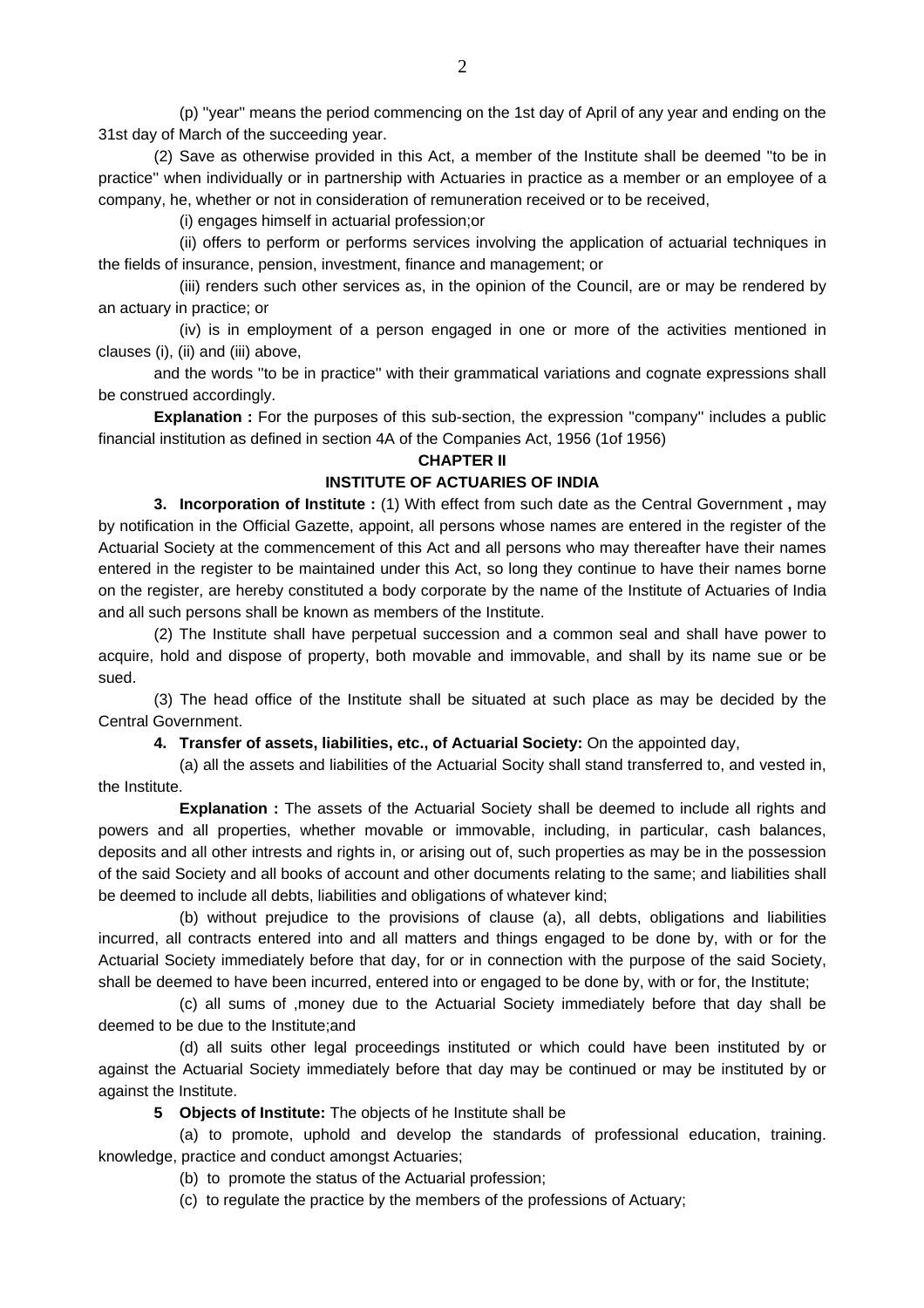(d) to promote, in the public interest, knowledge and research in all matters relevant to Actuarial science and its application; and

 (e) to do all such other things as may be incidental or conducive to the above objects or any of them.

**6. Entry of names in register :** (1) Any of the following persons shall be entitled to have his name entered in the register, namely:

 (a) any person who immediately before the appointed day was an associate or a fellow (including an honorary fellow) of the Actuarial Society;

 (b) any person who has passed the examination conducted by the Actuarial Society and has completed training either as specified by the said Society or as specified by the Council, except any such person who is not a permanent resident of India;

 (c) any person who has passed such examination and completed such training as may be specified for membership of the Institute;

 (d) any person who has passed such other examination and completed such other training outside India as it specified as being equivalent to the examination and training specified under this Act for membership of the Insitute;

 Provided that in the case of any person belonging to any of the classes mentioned in this subsection who is not permanently residing in India, the Central Government or the Council may impose such further conditions as it may deem necessary or expedient in the public interest.

 (2) Every person mentioned in clause (a) of sub-section (1) may have his name entered in the register without the payment of any entrance fee.

 (3) Every person belonging to any of the classes mentioned in clauses(b), (c) and (d) of subsection(1) shall have his name entered in the register on application being made and granted in the specified manner and on payment of such fees, as may be specified.

 (4) The Council shall take such steps as may be necessary for the purpose of having the names of all persons belonging to the class mentioned in cluase (a) of sub-section(1) entered in the register before the appointed day.

 (5) Notwithstanding anything contained in this section, the Council may confer on any person honorary fellow membership, if the Council is of the opinion that such person has made a significant contribution to the profession of Actuary and thereupon the Council shall enter the name of such person in the register but such person shall not have any voting rights in any election or meetings of the Institute and shall not also be required to pay any fee to the Institute.

**7. Associates and fellows :** (1) The members of the Institute shall be divided into two classes designated respectively as associates and fellows.

 (2) Any person other than a person to whom the provisions of sub-section (3) apply, shall, on his being entered in the register, be deemed to have become an associate and as long as his neme remains so entered, shall be entitled to use the letters ''AIAI''after his name to indicate that he is an associate.

 (3) Any person who was a fellow of the Actuarial Society and who is entitled to have his name entered in the register under clause (a) of sub-section (1) of section 6 shall be entered in the register as a fellow.

 (4) Any person whose name is entered in the register as fellow shall, so long as his name remains so entered, be entitled to use the letters ''FIAI'' after his name to indicate that he is a fellow.

**8. Honorary affiliate and student members :** (1) The Council may choose, in such manner as may be specified, any person of eminence in matters relating to and interest to the profession of Actuary as an honorary member of the Institute provided that he is not practicing as an Actuary.

 (2) Any person, who is a fellow member, or is a holder of membership considered equivalent to the fellow membership of the Institute, of any other institution similar to the Institute, whether within or outside India, may be admitted as an affiliate member for such period, and such terms and conditions as may be specified.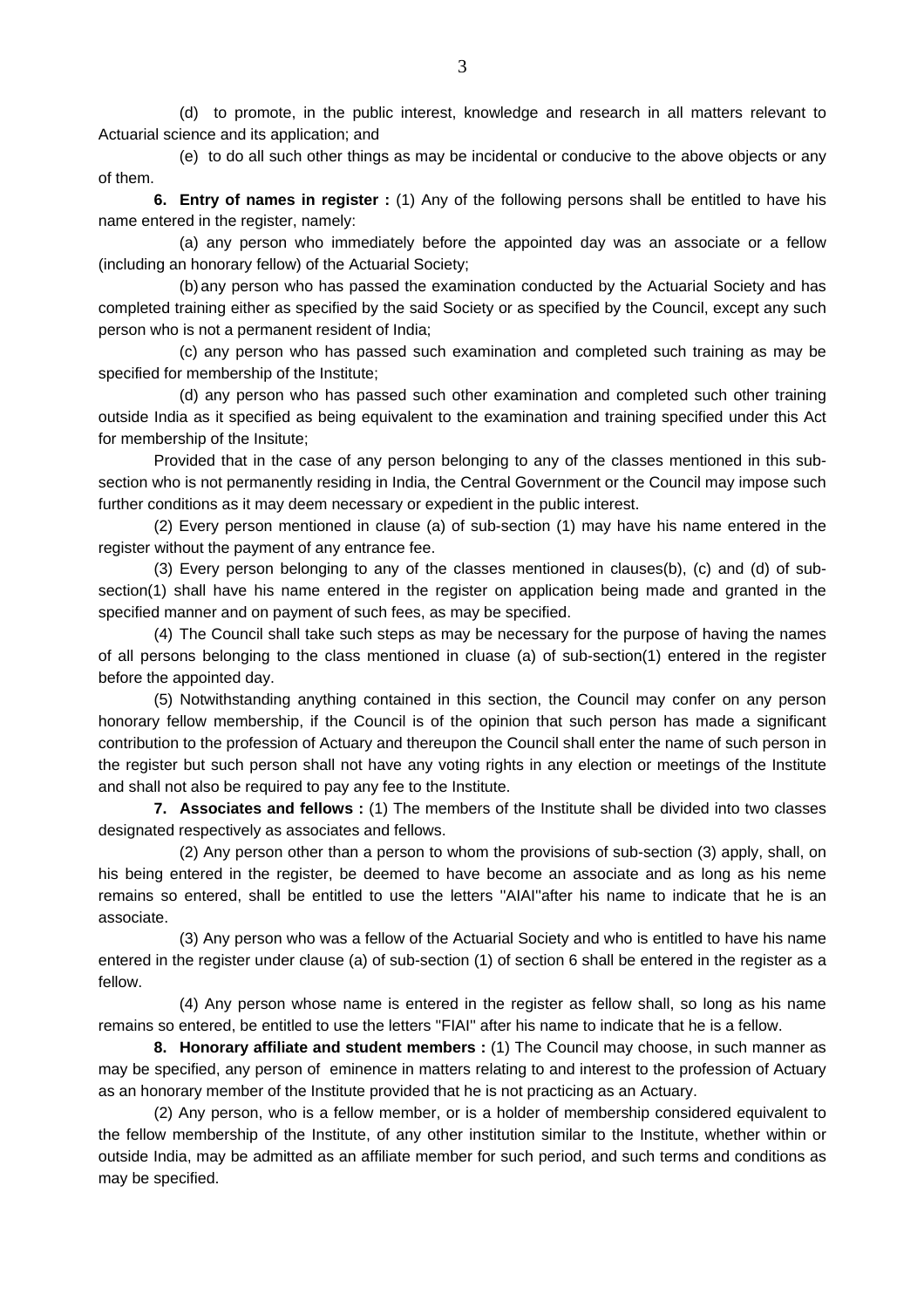(3) Any person who enrolls himself for examination of the Institute, and possesses such academic qualifications as may be specified, may be admitted as a student member of the Institute on such terms and conditions as may be specified.

 (4) An honorary member or an affiliate member or a student member shall have no right to vote on any matter or resolution in any meeting of the Institute.

**9. Certificate of practice :** (1) No member of the Institute shall be entitled to practice unless he fulfils the qualifications as may be specified and obtains from the Council a certificate of practice.

 (2) A member who desires to be entitled to practice shall make an application in such from and pay such annual fee for certificate of practice as may be specified and such fee shall be payable on or before the first day of April in each year.

 (3) The certificate of practice obtained under sub-section (1) may be cancelled by the Council under circumstances as may be specified.

**10. Members to be known as Actuaries** : Every member of the Institute in practice shall, and any other member may, use the designation of an Actuary and no member using such designation shall use any other description whether in addition therto or in substitution therefor:

 Provided that nothing contained in this section shall be deemed to prohibit any such member from adding any other description or letters to his name, if entitled thereto, to indicate membership of such other Institute, whether in India or elsewhere, as may be recognised in this behalf by the Council, or any other qualification that he may possess, or to prohibit a firm, all the partners of which are members of the Institute and in practice, from being known by its firm name as Actuaries.

**11. Disqualifications :** Notwithstanding anything contained in section 6, a person shall not be entitled to have his name entered in, or borne on, the register if he

 (a) has not attained the age of twenty-one years at the time of his application for the entry of his name in the register; or

(b) is of unsound mind and stands so adjudged by a competent court;or

(c) is an undischarged insolvent;or

 (d) being a discharged insolvent, has not obtained from the court a certificate stating that his insolvency was caused by misfortune and without any misconduct on his part; or

 (e) has been convicted by a competent court whether within or outside India, of an offence involving moral turpitude and punshable with imprisoment of an offence, not of a technical nature, committed by him in his professional capacity unless in respect of the offence committed he has either been granted a pardon or, on an application made by him in this behalf, the Central Government has, by an order in writing, removed the disqualification;or

 (f) has been removed from the membership of the Institute on being found on inquiry to have been guilty of professional or other misconduct:

 Provident that a person who has been removed from the membership for a specified period shall not a titled to have his name entered in the Register until the expiry of such period.

**12. Composition of Council of Institute :** (1) There shall be a Council of the Institute for the management of the affairs of the institute and for discharging the functions assigned to it by or under this Act.

(2) The Council shall be composed of the following persons, namely:

 (a) a minimum of nine and not more than twelve persons from amongst fellow members to be elected by the fellow and the associate members of the Institute in such manner as may be prescribed:

 Provided that a fellow of the Institute, who has been found guilty of any professional or other misconduct and whose name is removed from the Register or has been awarded penalty of fine, shall not be eligible to contest election,

 (i) in case of miscounduct falling under the Schedule of this Act [except part IV (B)], for a period of three years; or

 (ii) in case of misconduct falling under part IV(B) of the Schedule of this Act, for a period of six years,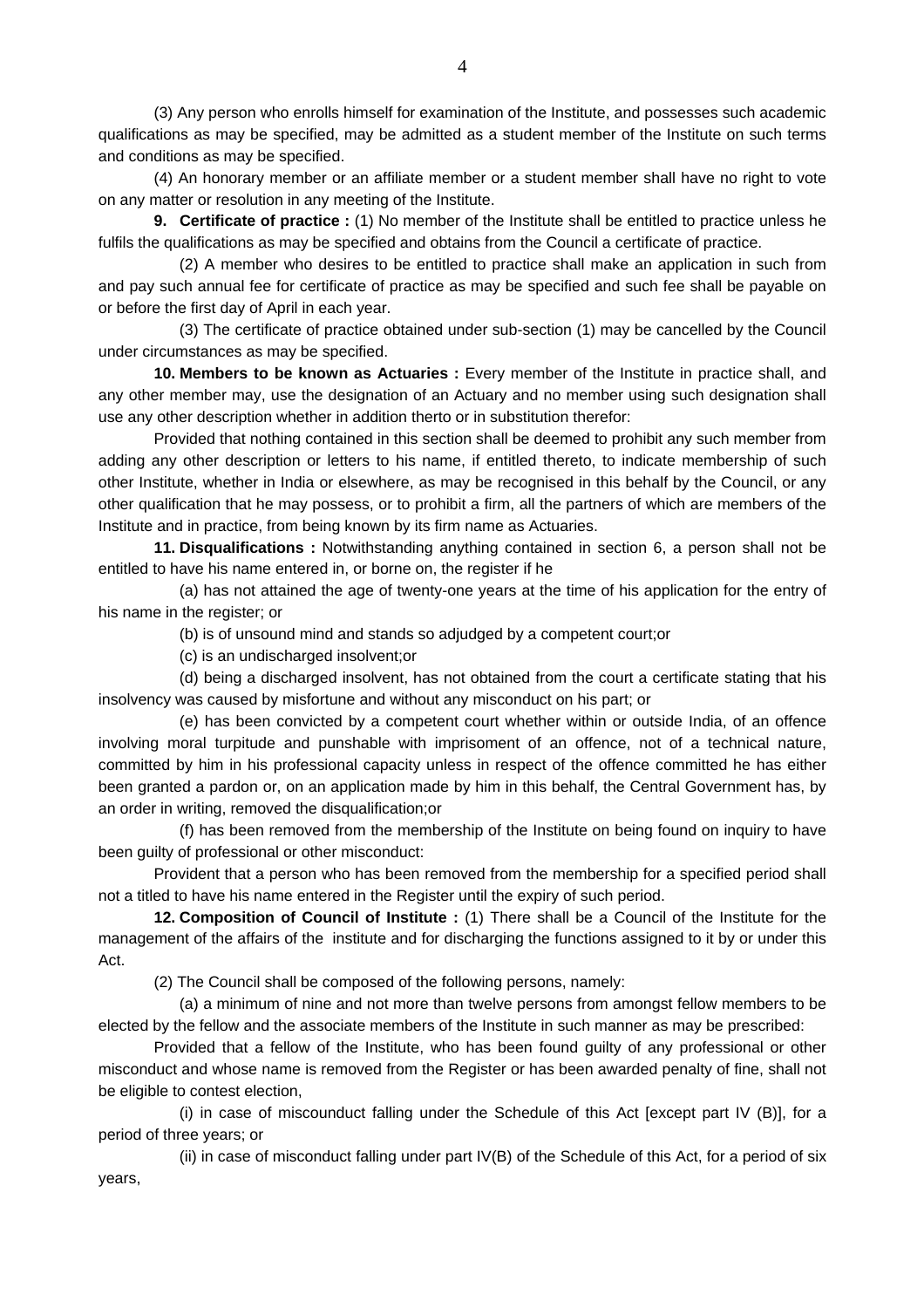after the completion of the period of removal of name of the fellow from the Register or the payment of fine is made, as the case may be; and

 (b) (i) an officer not below the rank of Joint Secretary to the Government of India, to be nominated by the Central Government to represent the Minsstery of Finance;

 (ii) one person from the Insurance Regulatory and Development Authority constituted under the Insurance Regulatory and Development Authority Act, 1999 (41 of 1999) nominated by the Central Government ; and

 (iii) not more than two persons having knowledge in the filed of life insurance, general insurance, finance, economics, law, accountancy or any other discipline which in the opinion of the Central Government, would be useful to the Council, to be nominated in such manner as may be prescribed:

 Provided that till such time as the Council is constituted under this Act, the Executive Committee of the Actuarial Society shall discharge all the functions and shall have all the powers of the Council.

 (3) No person holding a post under the Central Government or a State Government, as the case may be, shall be eligible for election to the Council under clause (a) of sub-section (2)

 (4) One -third of the members of the Council referred to in clause (a) of sub-section (2) shall retire as soon as may be on the expiration of every second year by rotation but shall be eligible for re-election.

 (5) Any person nominated under clause (b) of sub-section (2) shall hold office for a period of six years from the date of his nomination unless he is removed earlier by the Central Government and shall be eligible for re-nomination:

Provided that shall be given an opportunity to being heard before such removal

**13. Annual general meetings :** The Council shall every year hold an annual general meeting of the Institute to elect its members under clause (a) of sub-section (2) of section 12, ot to discuss any matter which it deems fit, and not more than fifteen months shall elapse between the date of one annual general meeting of the Institute and that of the next:

 Provided that from the appointed day the Institute may hold its annual general meeting within a period of not more than eighteen months and if such general meeting is held within that period, it shall not be necessary for the Institute to hold any general meeting in that year:

 Provided further that the Central Government may, for sufficient reasons, extend the time within which any general meeting shall be held.

**14. Re-election to Council :** (1) Subject to the provisions of sub-section (2), a member of the Council elected under clause (a) of sub-section (2) of section 12 shall be eligible for re-election but not for more than two consecutive terms.

 (2) A member of the Council, who is or has been elected, as the President under sub-section (1) of section 17, shall not be eligible for election or nomination as a member of the Council.

**15. Settlement of disputes regarding election :** In case of any dispute regarding any election under clause (a) of sub-section (2) of section 12, the aggrived person may make an application within thirty days from the date of the declaration of the result of the election to the Council which shall forward the same forthwith to the Central Government.

**16. Establishment of Tribunal :** (1) On receipt of any application under section 15, the Central Government shall, by notification, establish a Traibunal consisting of a Presiding Officer and two other Members to decide such dispute and the decision of such Tribunal shall be final.

(2) A person shall not be qualified for appointment,

 (a) as a Presiding Officer of the Tribunal unless he has been a member of the Indian Legal Service and has held a post in Grade I of the service for at least three years;

 (b) as a Member unless he has been a member of the Council for at least one full term and who is not a sitting Member of the Council or who has not been a candidate in the election under dispute; and

 (c) as a Member unless he holds the post of a Joint Secretary to the Government of India or any other post under the Central Government carrying a scale of pay which is not less than that of a Joint Secretary to the Governement of India.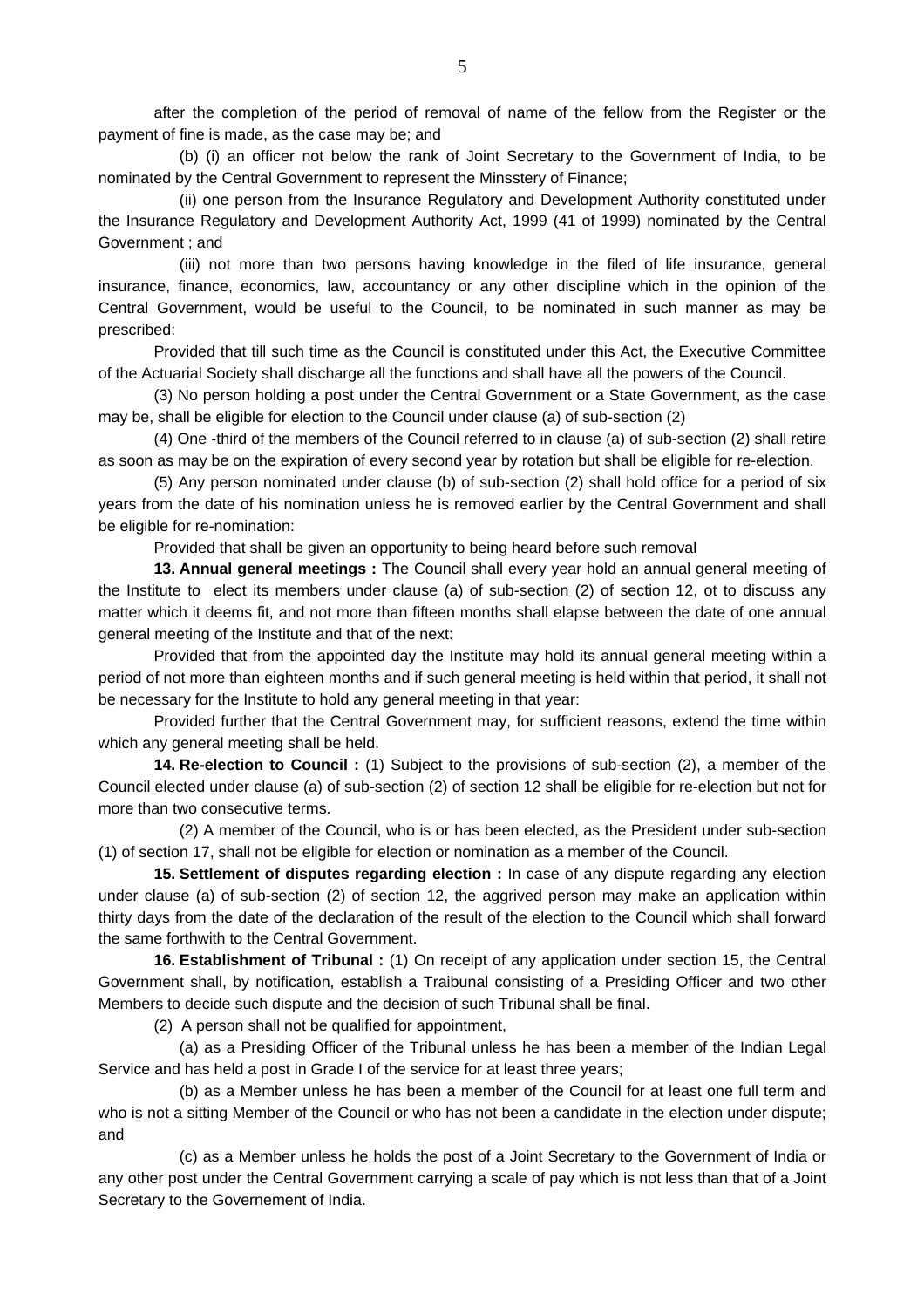(3) The terms and conditions of service of the Presiding Officer and Members of the Tribunal, their place of meetings, remuneration and allowances shall be such as may be prescribed.

(4) The expenses of the Tribunal shall be borne by the Council.

**17. President Vice-President and Honorary Secretary :** (1) The Council shall, at its first meeting, elect three of its members from amongst persons referred to in clause (a) of sub-section (2) of section 12, to be respectively the President, Vice-President and Honorary Secretary thereof, and as often as the office of the President, Vice-President and Honorary Secretary falls vacant, the Council shall choose one of the member in the same manner:

 Provided that the Chairperson of the Council of the Actuarial Society shall continue to hold such office as President after the commencement of this Act, until such time as a President is elected under the provisions of this sub-section.

(2) The President shall be the Chief Executive Officer of the Council.

 (3) The President, the Vice-President or the Honorary Secretary shall hold office for a period of two years from the date on which he is chosen provieded that he continues to be a member of the Council.

 (4) The President and the Vice-President shall, notwithstanding the expiration of his term, continue to hold office until his successor enters upon his office.

 (5) In the event of occurrence of any vacancy in the office of the President, the Vice-President shall act as the President until a new president is elected in accordance with the provisions of this section to fill such vacancy and enters upon his office.

 (6) When the President is unable to discharge his function owing to absence, illness or any other cause, the Vice-President shall discharge his functions until the President resumes his duties.

**18. Resignation from member ship and filling up of casual vacancies :** (1) Any member of the Council may at any time resign his membership by writing under his hand addressed to the President, and the seat of such member shall become vacant when such resignation is accepted and notified by the Council.

 (2) Amember of the Council, other than a member nominated under clause (b) of sub-section (2) of section 12 shall be deemed to have vacated his seat if he is declared by the Council to have been absent without sufficient reason from three consecutive meetings of the Council, or of any of the Committees constituted by the Council, and of which he is a member or he has been found guilty of any professional or other misconduct and awarded penalty of fine or if his name is for any cause, removed from the register under the provisions of sections 24 and 30.

 (3) A casual vacancy in the office of a member of the Council shall be filled by fresh election or by nomination by the Central Government, as the case may be, and the person elected or norminated to fill the vacancy shall hold office only for the remainder of the term for which the member in whose place he was elected or nominated would have held that office:

 Provided that no election shall be held to fill a casual vacancy occurring within one year prior to the date of the expiration of the term if such member.

 (4) No act done by the Council shall be caalled in question on ground merely of the existence of any vacancy in, or defect in the constitution of the Council.

**19. Functions of Council :** (1) The duty of carrying out the functions under the provisions of this Act shall be vested in the Coucil.

 (2) In particular and without prejudice to the generality of the foregoing power, the functions of the Council shall include-

(a) the holding of examination of the candidates for enrolment and specifying fees therefor;

(b) the specifying of qualifications for entry in the register;

(c) the recognition of foreign qualifications and training for the purposes of enrolment;

(d) the granting of or refusal to grant the certificate of practice under this Act;

(e) the maintenance and publication of a register of persons qualified to practice as Actuaries;

(f) the levy and collection of fees from members, students, examinees and other persons;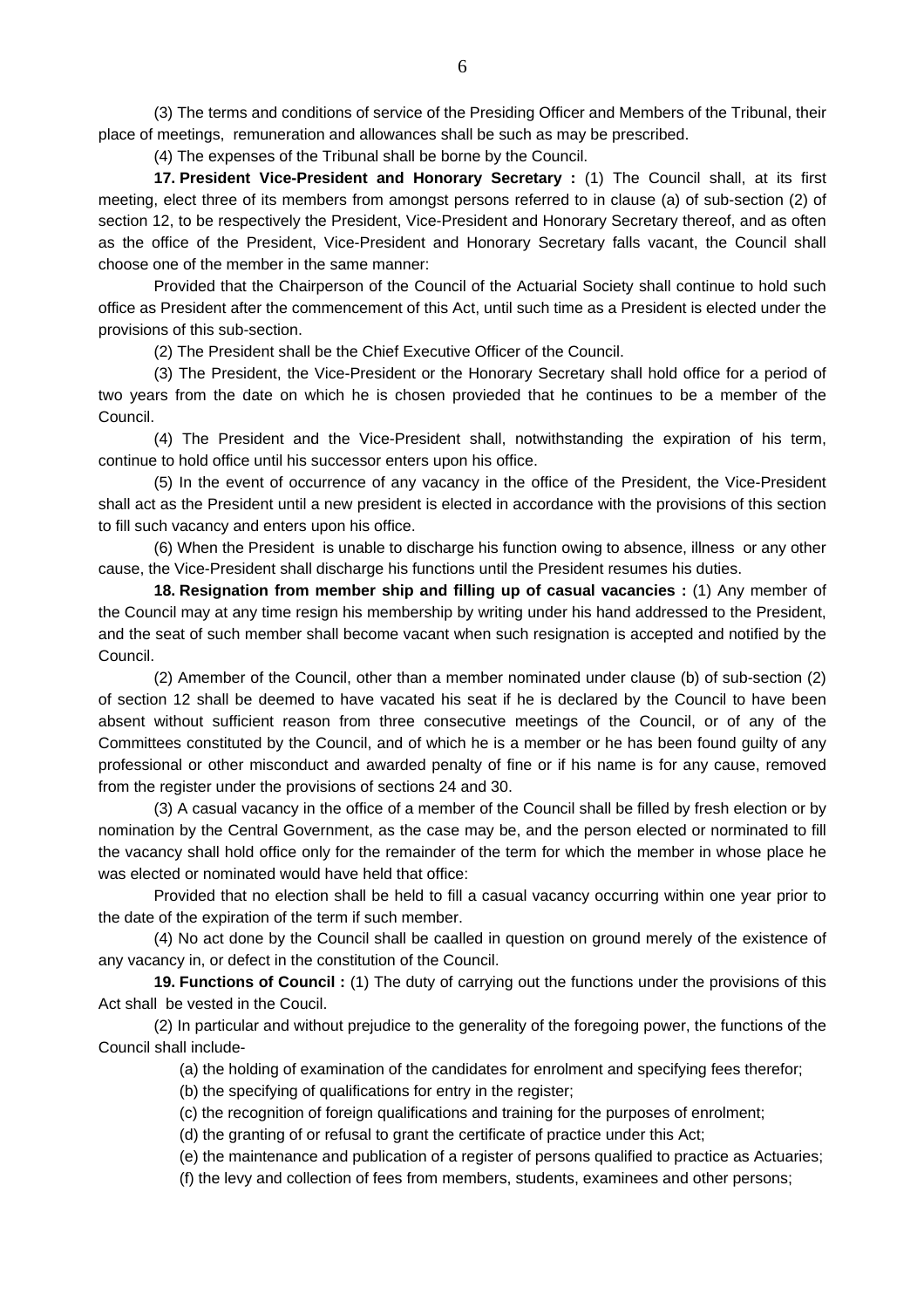(g) the removal of names from the register and the restoration to the register of names which have been removed;

 (h) the regulation and maintenance of the status and standard of professional qualifications of members of the Institute;

(i) to issue guidelines for the observance of the members, including the student members;

 (j) to receive gifts, grants , donations or benefactions from the Central or State Governments and to receive bequests, donations and transfer of movable or immovable properties from testtors, donors or transferors, as the case may be;

 (k) co-operating with educational or other institutions in any part of the world having objects wholly or partly similar to those of the Institute by exchange of members and generally in such manner as may be conducive to achievement of their common objects;

(l) instituting and awarding fellowships, scholarships, prizes and medals;

 (m) giving gifts, grants, donations or benefactions to other instutions or bodies having objects similar to those of the Institute;

 (n) the carrying out, by granting financial assistance to persons other than members of the Council or, in any other manner, of research in the actuarial science;

 (o) the maintenance of a library and publication of books, journals and periodicals relating to actuarial science;

(p) the exercise of disciplinary powers conferred by this Act;

 (q) establishing such regional council or councils as may be decided from time to time and fixing their headquarters; and

 (r) doing all such things as may be necessary, incidental or conducive to the attainment of all or any of the objects of the Institute.

**20. Staff, remuneration and allowances :** (1) For the efficient performance of its functions, the Council may-

 (a) appoint an Executive Director, a Treasurer and such other officers and employees as it deems necessary and fix their salaries fees, allowances and other conditions of service; and

 (b) fix the allowances of the President, the Vice-President, the Honorary Secretary and other members of the Council and its Committees,

in such manner as may be specified.

 (2) The Executive Director of the Council shall be entitled to participate in the meetings of the Council but shall not be entitled to vote thereat.

**21. Committees of Council :** (1) The Council may constitute such committees from amongst its members, and co-opt there in person who are not members of the Institute, as it deems necessary for the purpose of carrying out the provisions of this Act:

 Provided that the number of co-opted members shall not exceed one-third of the total membership of the committee.

(2) Every committee constituted under this section shall elect its own Chairman:

Provided that-

 (i) where the President is a member of such committee, he shall be the Chairman of such committee, and in his absence, the Vice-President, if he is a member of such committee, shall be its Chairman;and

 (ii) where the President is not a member of such committee but the Vice-President is a member, he shall be its Chairman.

 (3) The committees shall exercise such functions and be subject to such conditions as may be specified.

**22. Finances of Council :** (1) There shall be established a fund under the management and control of the Council into which shall be paid all moneys (including donations and grants) received by the council and out of which shall be met all expenses and liabilites incurred by the Council.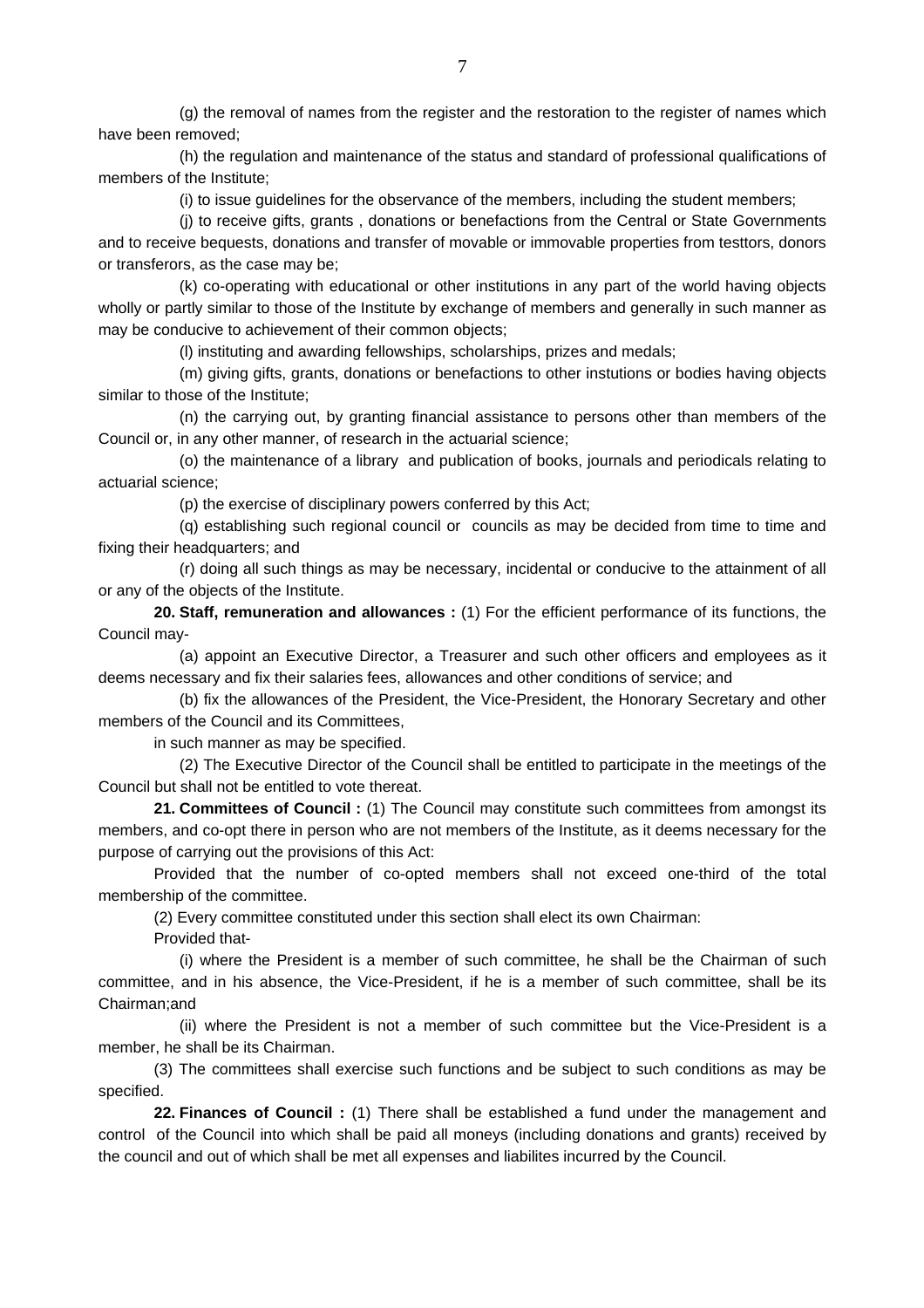(2) The Council may invest any money for the time being standing to the credit of the fund in any security as it may deem prudent consistent with the considerations of security of such investments and maximum returns thereon.

**Explanation :** For the purposes of this sub-section, the expression "securities" shall have the meaning assigned to it in section 2 of the Securities Contracts (Regulation) Act,, 1956, (42 of 1956) as amended from time to time.

 (3) The Council shall keep proper accounts of he fund distinguishing capital account from revenue account.

 (4) The annual accounts of the Institute shall be subject to audit by a Chartered Accountant in practice within the meaning of the Chartered Accountants Act, 1949 (38 of 1949) to be appointed annually by the Council:

 Provided that no member of the Council who is a Chartered Accountant or a person who is in partnership with such member shall be eligible for appointment as an auditor under this sub-section.

 (5) As soon as may be practicable at the end of each year, but not later than the 30th day of September of the year next following, the Council shall cause to be published in the Gazette of India, a copy of the audited accounts and the report of the Council for that year and copies of the said accounts and report shall be forwarded to the Central Government and to the members of the Institute.

 (6) The Council may borrow from a scheduled bank, as defined in the Reserve Bank of India, Act, 1934, (2 of 1934) or from any public financial institution-

 (a) any money required for meeting its liabilities on capital account on the security of the fund or on the security of any other asset, for the time being belinging to it;or

 (b) for the purpose of meeting current liabilities, pending the receipt of income, by way of temporary loan or overdraft.

**Explanation :** The expression ''Public financial institution'' means a financial institution specified in section 4A of the Companies Act, 1956(1 of 1956).

## **CHAPTER III**

## **REGISTER OF MEMBERS**

**23. Register**: (1) The Council shall maintain in the specified manner a register of the members of the Institute.

 (2) The register shall include the following particulars about every member of the Institute, namely:

(a) his full name, date of birth, domicile, residental and professional addresses;

(b) the date on which his name is entered in the register;

(c) his qualifications;

- (d) whether he holds a certificate of practice;and
- (e) any other particulars which may be specified.

 (3) The Council shall cause to be published in such manner as may be specified a list of members as on the 1st day of April each year, and shall, if requested to do so by any such member, send him a copy of such list, on payment of such amount as may be specified.

 (4) Every member of the Institute shall, on his name being entered in the register, pay such annual membership fee as may be specified by the Council.

**24. Removal of name from Register :** The Council may, by order, remove from the register the name of any member of the Institute-

- (a) who is dead; or
- (b) from whom a request has been received to that effect; or
- (c) who has not paid any specified fee required to be paid by him; or

 (d) who is found to have been subject to, at the time when his name was entered in the register, or who at any time thereafter has become subject to, any of the disqualifications mentioned in section 11; or

(e) who for any other reason has ceased to be entitled to have his name borne on the register.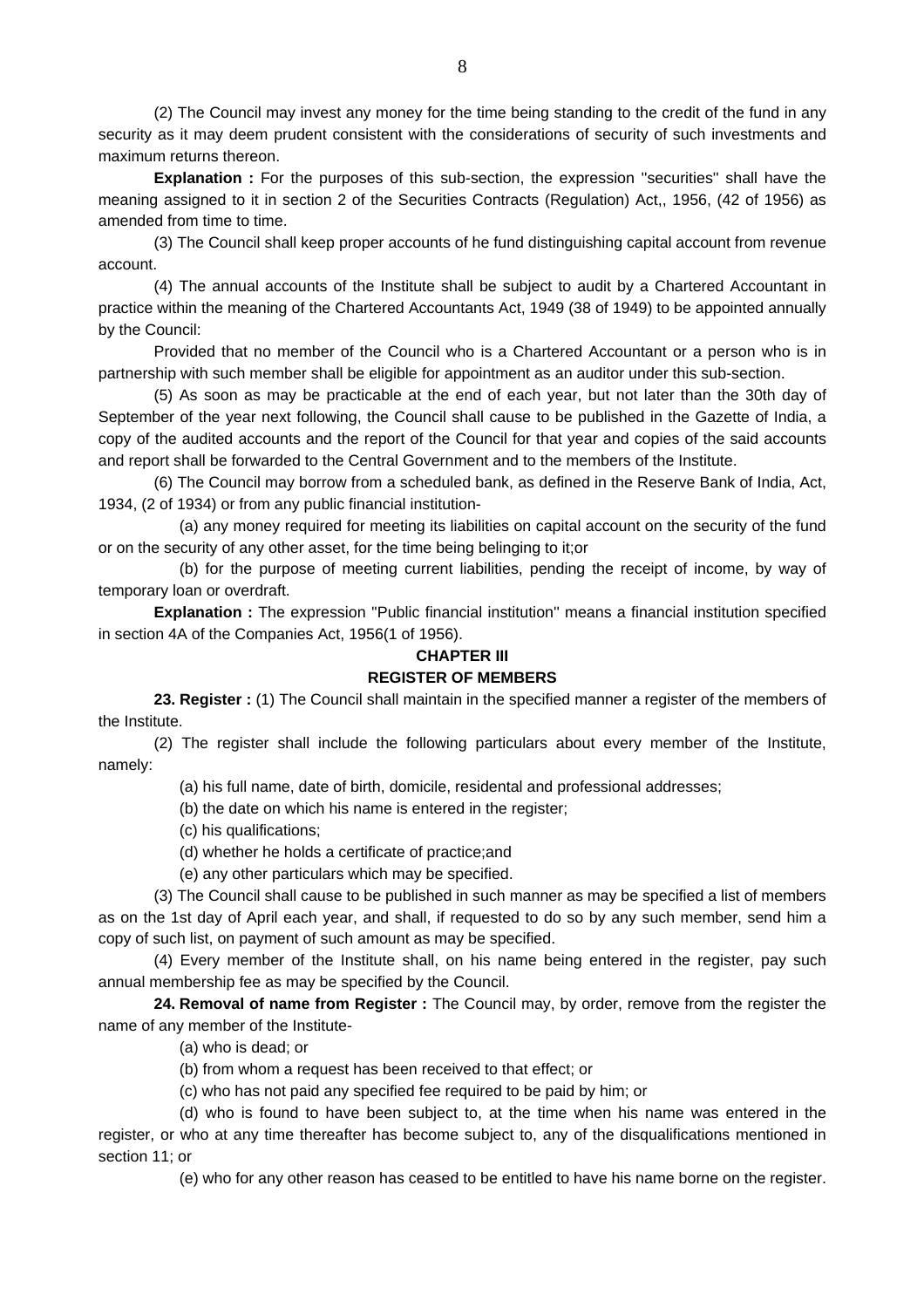**25. Re-entry in register :** The Council may re-enter the name of a member whose name has been removed from the register for reasons mentioned in clauses (b),(c),(d) and(e) of section 24, by an order, and on paying such fees, and after satisfying such conditions and requirements as may be specified.

## **CHAPTER IV MISCONDUCT**

 **26. Disciplinary Committee :** (1) The Coucil shall constitute a Disciplinary Committee consisting of the President or the or the Vice-President of the Council as the Presiding Officer and two members of the Council elected by the Council and two members to be nominated by the Central Government from amongst the persons of eminence having experience in the field of law, education, economics, business, finance, accountancy or public administration:

 Provided that the Council may constitute more regional Disciplinary Committees as and when it deems fit.

 (2) The Disciplinary Committee in making the inquiry under the provisions of this Act shall follow such procedure and submit the report to the Council within such time as may be prescribed.

**27. Appointment of Prosecution Director :** (1) The Council may, by notification, appoint a Prosecution Director and such other employees to assist the Disciplinary Committee in making inquiries in respect of any information or complaint received by the Council under the provisions of this Act.

 (2) In order to make inquiries under the provisions of this Act, the Prosecution Director shall follow such procedure as may be prescribed.

**28. Authority, Council, Disciplinary Commitee and Prosecution Director to have powers of civil court :** For the purposes of an inquiry under the provisions of this Act, the Authority, the Disciplinary Committee and the Prosecution Director shall have the same powers as are vested in civil court under the Cde of Civil Procedure, 1908, (5 of 1908) in respect of the following matters, namely:

(a) summoning and enforcing the attendance of any person and examining him on oath;

(b) the discovery and production of any document; and

(c) receiving evidence on affidavit.

**29. Action by Council on Disciplinary Committee's report :** (1) On recipt of a report from the Disciplinary Committee, if the Council is satisfied that the member of the Institute is guily of any professional or other misconduct, it shall record its findings accordingly and shall proceed in accordance with the provisions of

 (2) In case the Council is not satisfied with the report of the Disciplinary Committee and is the opinion that it requires further inquiry, it may refer the report again to the Disciplinary Committee for such further inquiry as may be directed through an order of the Council.

 (3) If the Council disagrees with the findings of the Disciplinary Committee, it may direct the Prosecution Director or itself make an appeak to the Authority.

**30. Members to be afforded opportunity of being heard :** Where the Council is of the opinion that a member is guilty of a professional or other misconduct mentioned in the Schedule, it shall afford to the member a reasonable opportunity of being heard before making any order against him and may thereafter take any one or more of the following actions, namely:

(a) reprimand the member; or

 (b) remove the name of the member from the register permanently or for such period, as it thinks fit.

(c) impose such fine as it may think fit, which may extend to five lakh rupees.

**Explanation :** For the purposes of this section, "member of the Institute" includes a person who was a member of the Institute on the date of the alleged misconduct although he has ceased to be a member of the Institute at the time of the inquiry.

**31. Professional or other misconduct defined :** For the purposes of this Act, the Expression ''professional or other misconduct'' shall be deemed to include any act or omission provided in the Schedule, but nothing in this section shall be construed to limit or abridge in any way the power conferred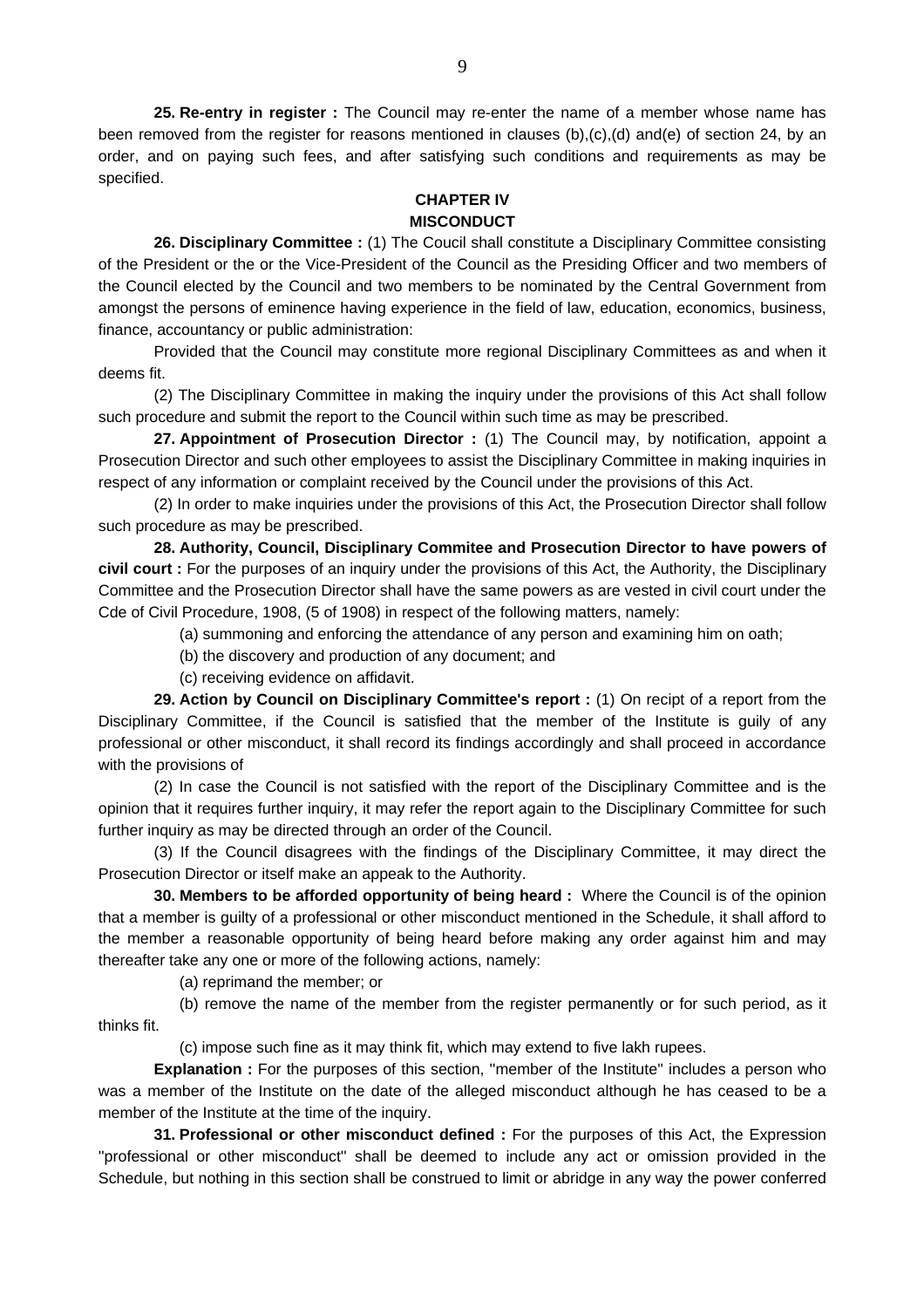or duty cast on the Disciplinary Committee or the Prosecution Director to inquire into the conduct of any member of the Institute under any other circumstances.

#### **CHAPTER V APPEALS**

 **32. Constitution of Appeallate Authority :** The Appellate Authority constituted under subsection (1) of section 22A of the Chartered Accountants Act, 1949, (38 of 1949) shall be deemed to be the Appellate Authority for the purposes of this Act subject to the modification that for clause (b) of subsection (1), the following clause had been substituted, namely:

 ''(b) the Central Government shall, by notification, appoint two part-time Members from amongst the persons who have been members of the Council of the Institute of Actuaries for at least one full term and who are not sitting members of the Council';''

**33. Term of office of Members of Authority :** A person appointed as a Member shall hold office for a term of three years from the date on which he enters upon his office or until he attains the age of sixty-seven years, whichever is earlier.

**34. Allowances, conditions of service of Members and procedure etc., of Authority :** The provisions of section 22C, section 22D and section 22F of the Chartered Accountants Act, 1949 shall apply to the Authority in relation to allowances and terms and conditions of service of its Chairperson and members, and in discharge of its functions under this Act as they apply to it in the discharge of its functions under the Chartered Accountants Act, 1949.

**35. Officers and other staf of Authority :** (1) The Council shall make available to the Authority such officers and other staff members as may be necessary for the efficient performance of the functions of the Authority.

 (2) The salaries and allowances and conditions of service of the officers and other staff members of the Authority shall be such as may be specified.

**36. Appeal to Authority :** (1) Any member of the Institute aggrieved by any order of the Council imposing on him any of the penalties referred to in section 30, may, within ninety days of the date on which the order is communicated to him, prefer an appeal to the Authority:

 Provided that the Authority may entertain any such appeal after the expiry of the said period of ninety days, if it is satisfied that there was sufficient cause for not filing the appeal in time.

 (2) The Authority may, after calling for the records of any case, revise any order made by the Council under section 30 and may-

(a) confirm, modify or set aside the order;

(b) impose any penalty or set aside, reduce or enhance the penalty imposed by the order;

 (c) remit the case to the Disciplinary Committee for such further inquiry as the Authority considers proper in the circumstances of the case; or

(d) pass such other order as the Authority thinks fit;

 Provided that he Authority shall give an opportunity of being heard to the parties concerned before passing any order.

#### **CHAPTER VI PENALTIES**

**37. Penalty for falsely claiming to be a member, etc, :** Subject to the provisions of section 10, any person who,

(a) not being a member of the Institute,

 (i) represents that he is a member of the Institute in any of the manners mentioned in section ; or

(ii) uses the designation ''Actuary''; or

(iii) uses the letters ''AIAI'' or ''FIAI'' after his name ;or

(iv) practises the profession of an Actuary; or

 (b) being a member of the Institute, but not having a certificate of practice, represents that he is in practice, or practises as an Actuary,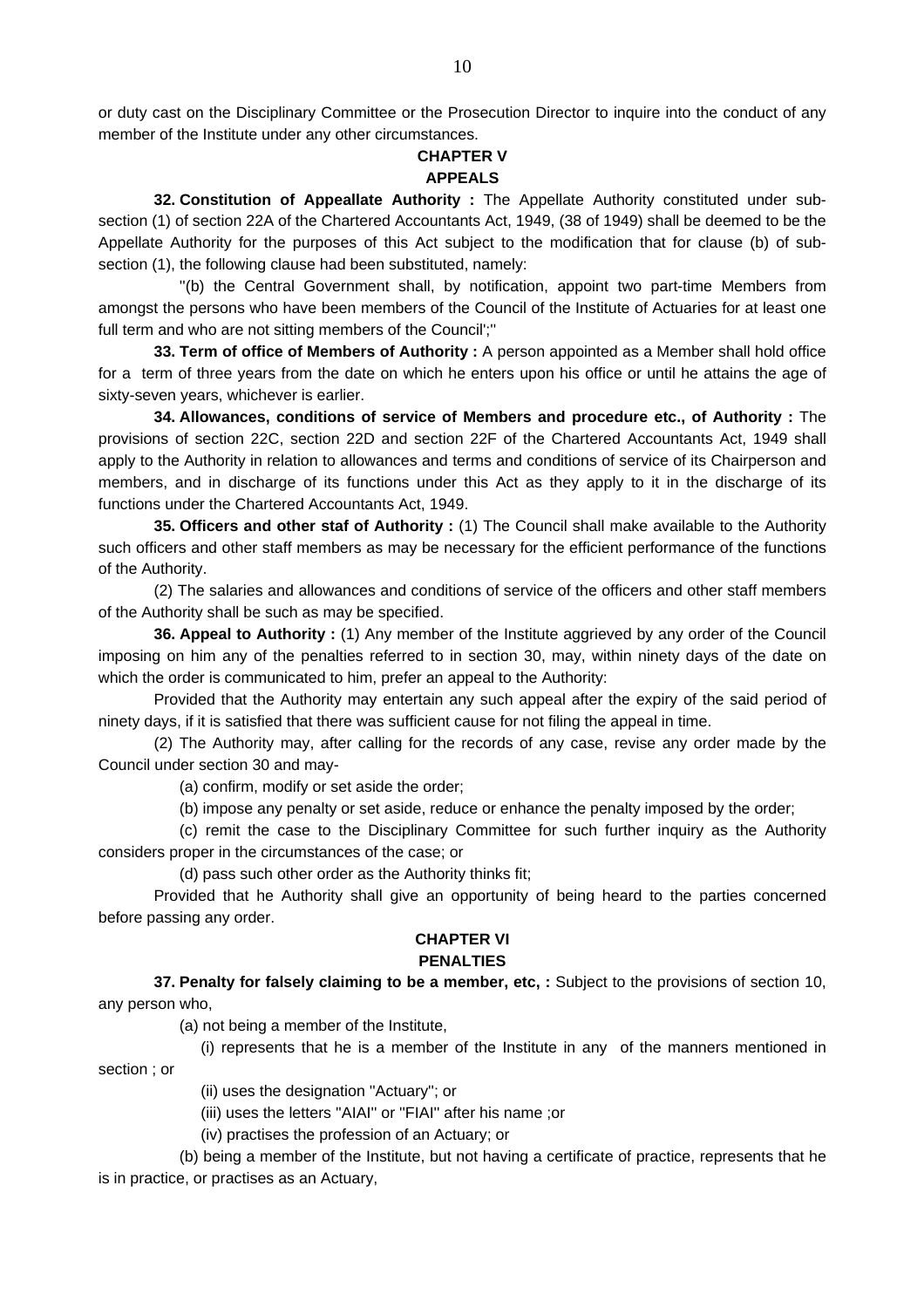shall be publishable on first conviction with fine which may extent to one lakh rupees, and on any subsequent conviction with imprisonment which may extend to one year, or with fine which may extend to two lakh rupees, or with both.

**38. Penalty for using name of Institution, awarding degrees of actuarial science, ect:** (1) Save as otherrwise provided in this Act, no person shall-

 (a) use a name a common seal which is identical with the name or the common seal of the Institute or so nearly resembles it so as to deceive or as to deceive or as is likely to deceive the public; or

 (b) award any degree, disploma or certificate or bestow any designation which indicates or purports to indicate the position or attainment of any qualification or competence in actuaryship similar to that of a member of the Institute; or

(c) seek to regulate in any manner whatsoever the profession of Actuaries.

 (2) Any person contravening the provisions of sub-section (1) shall, without prejudice to any other proceedings, which may be taken against him, be punishable with fine, which may exten on first conviction to fifty thousand rupees and on any subsequent conviction with imprisonment which may extend to one year, or, with fine which may extedn to one lakh rupees, or with both.

 (3) Nothing contained in this section shall apply to any University or other institution established by law or to any body affiliated to the Institute.

**39. Companies not to engage in actuarial practice :** (1) No company, whether incorported in India or elsewhere, shall practice as Actuaries.

 (2) Any company contravening the provisions of sub-section (1) shall be punishable on first conviction with fine which may extend to ten thosand rupees, and on any subsequent conviction with fine which may extend to twenty-five thousand rupees.

**40. Unqualified person not to sign documents :** (1) No person than a fellow member of the Institute shall sigh any document on behalf of an Actuary in practice or a firm of such Actuaries in his or its professional capacity.

 (2) Any person contravening the provisions of sub-section (1) shall, without prejudice to any other proceedings which may be taken against him, be punsible on first conviction with fine which may extend to fifty thousand rupees, and on any subsequent conviction with imprisonment which may extend to one year, or with fine which may extend to one lakh rupees, or with both.

**41. Offences by companies :** (1) If the person committing an offence under this Act is a company, the company as well a every person in charge of, and responsible to, the company for the conduct of its business at the time of the commission of the offence shall be deemed to be guilty of the offence and shall be liable to be proceeded against and punished accordingly:

 Provided that nothing contained in this sub-section shall render any such person liable to any punshment if he proves that the offence was committed without his knowledge or that he had exercised all due diligence to prevent the commission of such offence.

 (2) Notwithstanding anything contained in sub-section (1), where an offence under this Act has been committed by a company and it is proved, that the offence has been committed with the consent or connivance of, or that the commission of the offence is attributable to any neglect on the part of, any director, manager, secretary or other officre of the company, such director, manager, secretary or other officer shall also be deemed to be guilty of that offence and shall be liable to be priceeded against and punshed accordingly.

**Explanation :** For the purposes of this section

 (a) ''company'' means any body corporate and includes a firm or other association of individuals; and

(b) ''director'', in relation to a firm, means a partner in the firm.

**42. Sanction to prosecute :** No person shall be prosecuted under this Act except on a complaint by or under the order of the Council or of the Central Government.

## **CHAPTER VII QUALITY REVIEW BOARD**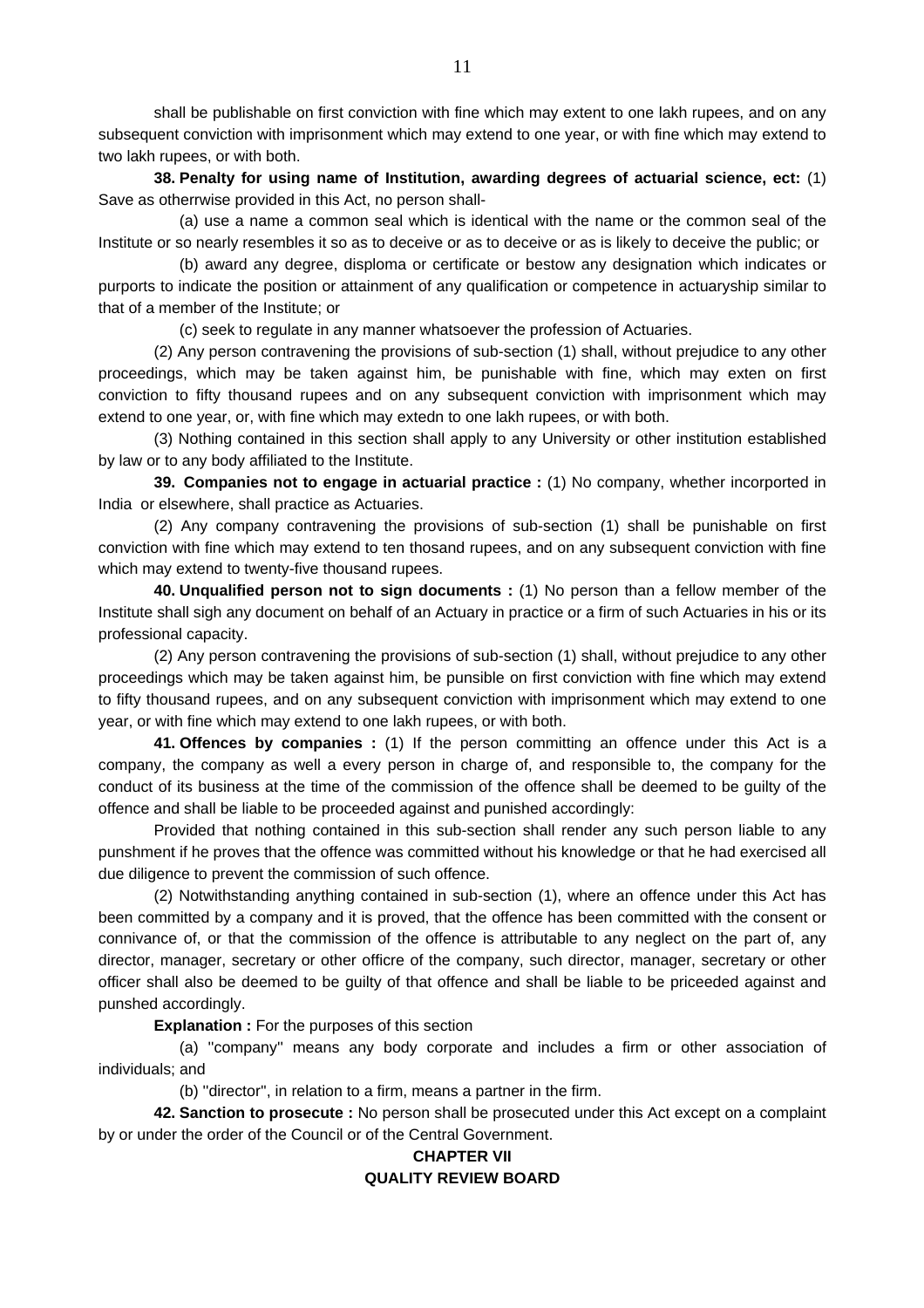**43. Establishment of Quality Review Board :** (1) The Central Government shall, by notification, constitute a Quality Review Board consisting of a Chairperson and not more than four members:

 Provided that in case the Board is constituted with two Members, one each shall be nominated by the Council and the Central Government, respectively.

 (2) The Chairperson and Members of the Board shall be appointed from amongst the persons of eminence having experience in the field of law, education, economics, business, finance, accountancy or public administration.

 (3) Two Members of the Board shall be nominated by the Council and other two Members shall be nominated by the Central Government.

**44. Functions of Board :** The Board shall perform the following functions, namely:

(a) to fix standards for the services provided by the members of the Institute;

 (b) to review the quality of services provided by the members of the Institute including actuarial audit services; and

 (c) to guide the members of the Institute to improve the quality of services and adherence to the various statuory and other regulatory requirements.

**45. Procedure of Board :** The Board shall follow in its meeting and in discharging its functions such procedure as may be prescribed.

**46. Terms and conditions of Chairperson and Members of Board :** The terms and conditions of service of the Chairperson and the Members of the Board, their place of meetings, remuneration and allowances shall be such as may be prescribed.

**47. Expenditure of Board :** The expenditure of the Board shall be borne by the Council

#### **CHAPTER VIII**

## **DISSOLUTION OF THE ACTUARIAL SOCIETY OF INDIA REGISTERED UNDER THE SOCIETIES REGISTRATION ACT**

#### **48. Dissolution of Actuarial Society of India :** On the appointed day,

 (a) the Society known as the Actuarial Society of India registered under the Societies Registration Act, 1860 (21 of 1860 Bombay Act XXXIX of 1950 ). and the Bombay PublicTrusts Act, 1950 shall stand dissolved and therafter no person shall make, assert or take any claims or demands or proceedings against the dissolved society or against any officer therof in his capacity as such officer except in so far as may be necessary, for enforcing the provisions of this Act;

 (b) the right of every member to, or in respect of the dissolved society shall be extinguished, and therafter no member of the society shall make, assert or take any claims or demands or proceedings in respect of that society except as provided in this Act.

**49. Provisions respecting employess of dissolved society :** (1) Every person employed in the dissolved society and continuing in its employment immediately before the commencement of this Act shall, as from such commencement, become an employee of the Institute, shall hold his office or service therein by the same tenure and upon the same terms and conditions and with the same rights and privileges as to retirement benefits as he would have held the same under the dissolved society if this Act had not been passed, and shall, continue to do so unless and until his employment in the Institute is terminated or until his remuneration, terms and conditions of employment are duly altered by the Institute.

 (2) Notwithstanding anything contained in the Industrial Disputes Act, 1947 ( 14 of 1947) or in any other law for the time being in force, the transfer of the services of any employee of the dissolved society to the Institute shall not entitle any such employee to any compensation under that Act or other law, and no such claims shall be entertained by any court, tribunal or other authority.

### **CHAPTER IX**

### **MISCELLANEOUS**

 **50. Maintenance of more than one offices by Actuary :** (1) Where an Actuary in practice or a firm of such Actuaries has more than one offices without or outside India, each one of such offices shall be in the separate charge of a fellow member of the Institute:

 Provided that the Council may in suitable cases exempt any Actuary in practice or firm of such Actuaries from the operation of this sub-section.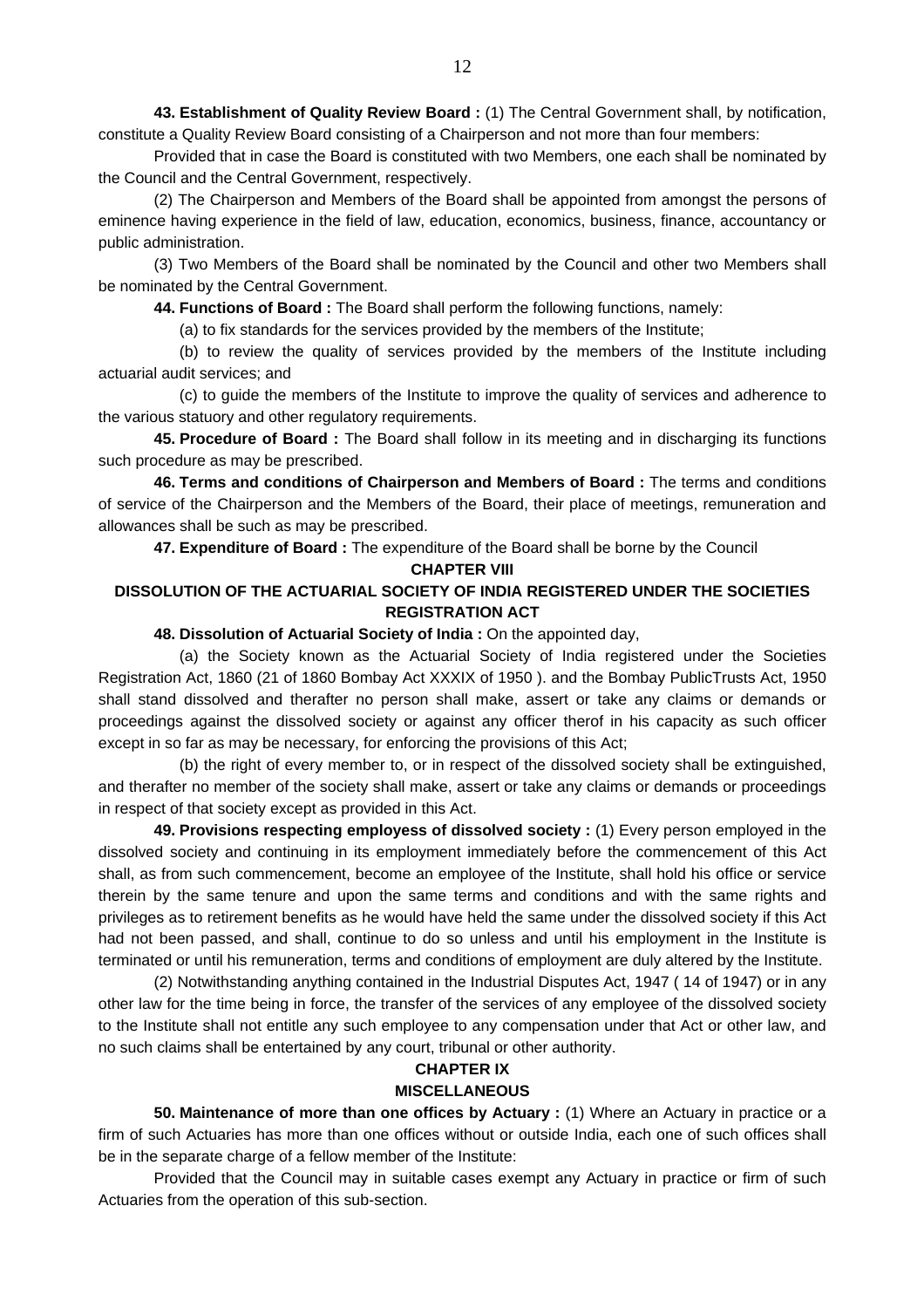(2) Every Actuary in practice or a firm of such Actuaries maintaining more than one office shall send to the Council a list of offices and the person in charge therof and shall keep the Council informed of any changes in relation therto.

**51. Reciprocity :** (1) Where any country, notified by the Central Government in this behalf in the Official Gazette, prevents persons of Indian domicile from becoming members of any institution similar to the Institute or from practicing the profession of Actuaries or subjects them to unfair discrimination in that country, no subject of any such country shall be entitled to become a member of the Institute or practice the profession of Actuaries in India.

 (2) Subject to the provisions of sub-section (1), the Council may specify the conditions, if any, subject to which foreign qualifications relating to actuarial science shall be recognised for the purposes of entry in the register.

**52. Power of Central Government to issue directions:** (1) For the purposes of the Act, the Central Government may, from time to time, give to the Council such general or special directions as it thinks fit, and the Council shall, in the discharge of its functions under this Act, comply with such directions.

 (2) If, in the opinion of the Central Government, the Council has persistently made default in giving effect to the directions issued under sub-section (1), it may, after giving an opportunity of being heard to the Council, by notification, dissolve the Council, whereafter a new Council shall be constituted in accordance with the provisions of this Act with effect from such date as may be decided by the Central Government.

 (3) Where the Central Government has issued a notification under sub-section (2) dissolving the Council, it may, pending the constitution of a new Council in accordance with the provisions of this Act, suthorise any person or body of persons to take over management of the affairs of the Council and to exercise such sunctions as may be mentioned in the notification.

**53. Protection of action take in good faith:** No suit, prosecution or other legal proceeding shall lie against the Central Government or the Council or the Disciplinary Committee or the Tribunal or the Authority or the Board or the Prosecution Director or any officer that Government, Council, Committee, tribunal, Authority or Board, for anything whish is in good faith done or intended to be done under this Act or any rule, regulation, notification, direction or order made thereunder.

**54. Members, etc., to be public servants :** The Chairperson, Presiding Officer, Members and other officers and employees of the Authority, Tribunal and Board, and the Prosecution Director shall be deemed to be publi servants within the meaning of section 21 of the Indian Penal Code (45 of 1860)

**55. Power of Central Government to make rules :** (1) The Central Government may, by notification, make rules to carry out the provisions of this Act.

 (2) In particular and without prejudice to the generality of the foregoing power, such rules may provided for all or any of the following matters, namely:

 (a) the manner of election and nomination in respect of members to the Council under subsection (2) of section 12;

 (b) the terms and conditions of service of the Presiding Officers and Members of the Tribunal, place of meeting, remuneration and allowances to be paid to them under sub-section (3) of section 16;

 (c) the procedure of inquiry and submission of report by the Disciplinary Committee under sub-section (2) of section 26;

(d) the procedure of inquiry by the Prosecution Director under sub-section (2) of section 27;

(e) any act or omission which may be determined as professional misconduct under section

 (f) the procedure to be followed by the Board in its meetings and discharging its functions under 45; and

(g) terms and conditions of service of the Chairman and Members of the Board under section

46.

31;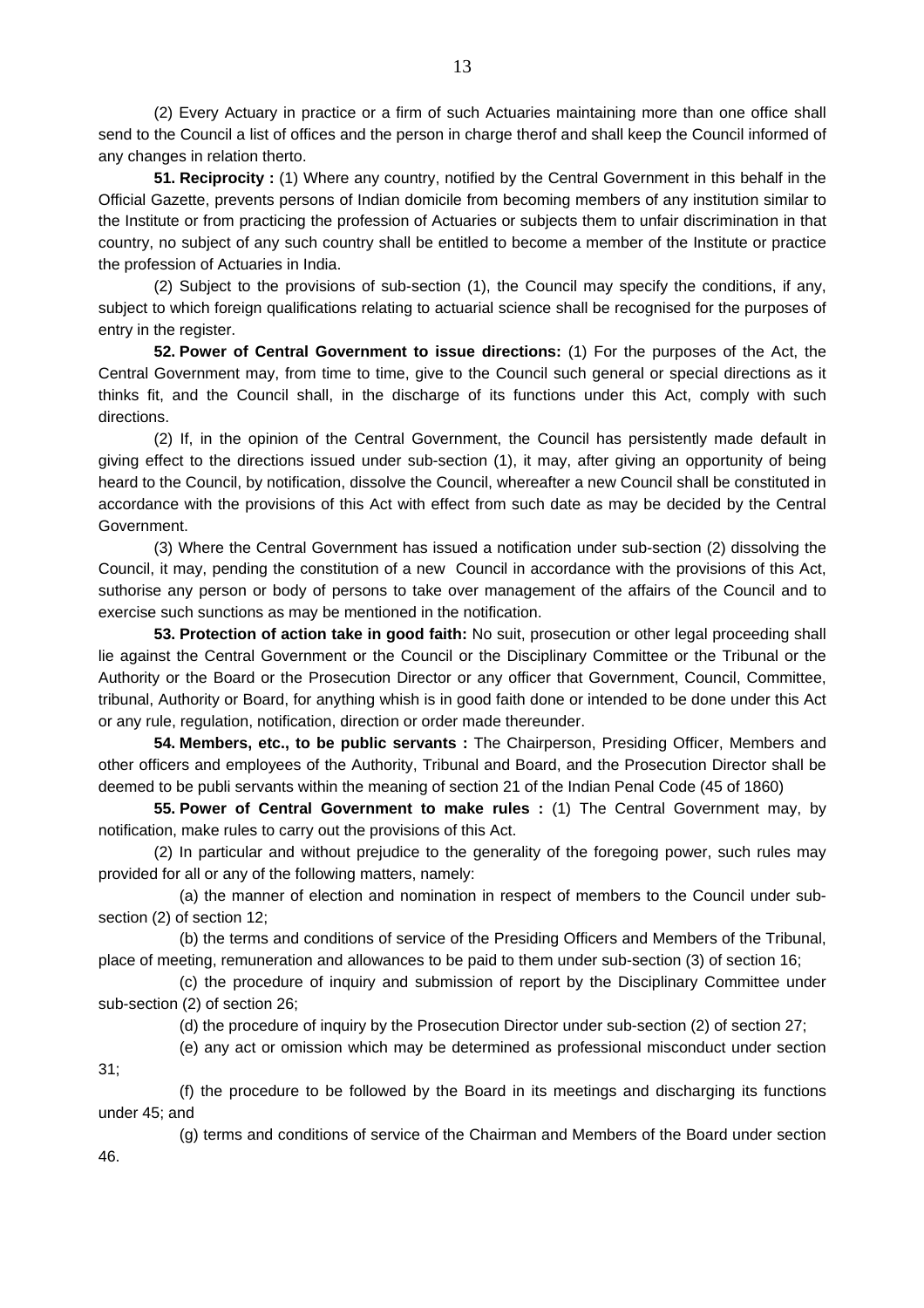**56. Power to make regulations :** (1) The council may, with the previous of the Central Government and subject to the previous publication, by notification in the Official Gazette, make regulations to carry out the provisions of this Act.

 (2) In particular, and without prejudice to the generality of the foregoing power, such regulations may provide for all or any of the following matters, namely:

 (a) the examination and training for the purposes of clauses (b), (c) and (d) of sub-section (1) of section 6;

(b) the manner or making an application under sub-section (3) of section 6;

8;

 (c) the fees payable under sub-section (3) of section 6, sub -section (2) of section 9, clause (a) of sub-section (2) of section 19, sub-section (4) of section 23;

(d) the manner in which the honorary member may be chosen under sub-section (1) of section

 (e) the terms and conditions on which an affiliate member may be admitted under sub-section (2) of section 8;

 (f) the academic qualifications for admission of a student member under sub section (3) of section 8;

 (g) qualifications required for a certificate of practice under sub-section (1) and the form in which an application may be made under sub-section (2) of section 9;

 (h) the transaction of business by the Council for the discharge of its functions mentioned in sub-section (2) of section 19;

(i) terms and conditions of the services under sub-section (1) of section 20;

(j) the functions and conditions of the committees under sub-section (3) of section 21;

 (k) the manner in which the register of the members of the Institute and other particulars to be maintained under sub-section (1) (2) of section 23;

 (l) the manner in which the annual list of members of the Institute may be published under sub-section (3) of section 23;

 (m) the conditions and requirements and payment of fee for re-entry in the register under section 25;

 (n) salaries and allowances and conditions of service of the officers and other staff members of the Authority under sub-section (2) of section 35;

 (o) the conditions subject to which foreign qualifications may be recognised under sub-section (2) of section 51; and

(p) any other matter which is required to be, or may be, prescribed under this Act.

**57. Power of Central Government issue directions for making or amending regulations :** (1) Where the Central Government considers it expedient so to do, it may, by order in writing, direct the Council to make any regulations or to amend or revoke any regulations already made within such period as it may specify in this behalf.

 (2) If the Council fails or neglects to comply with such order within the Specified period, the Central Government may itself make the regulations or amend or revoke the regulations made by the Council.

**58. Laying of rules and regulations :** Every rule and every regulation made under this Act shall be laid, as soon as may be after it is made, before each House of Parliament, while it is in session, for a total period of thirty days which may be comprised in one session or in two or more successive sessions, and if, before the expiry of the session immediately following the session or the successive sessions aforesaid, both Houses agree in making any modification in the rule or regulation or both Houses agree that the rule or regulation should not be made, the rule or regulation shall, thereafter have effect only in such modified form or be no effect, as the case may be; so however, that any such modification or annulment shall be without prejudice to the validity of anything previously done under that rule or regulation.

 59. Power to remove difficulties : (1) If any difficulty arises in giving effect to the provisions of this Act, the Central Government may, by order, published in the Official Gazette, make such provisions not inconsistent with the provisions of this Act, as may to be necessary for removing the difficulty:

 Provided that no such order shall be made under this section after expiry of a period of two years from the commencement of this Act.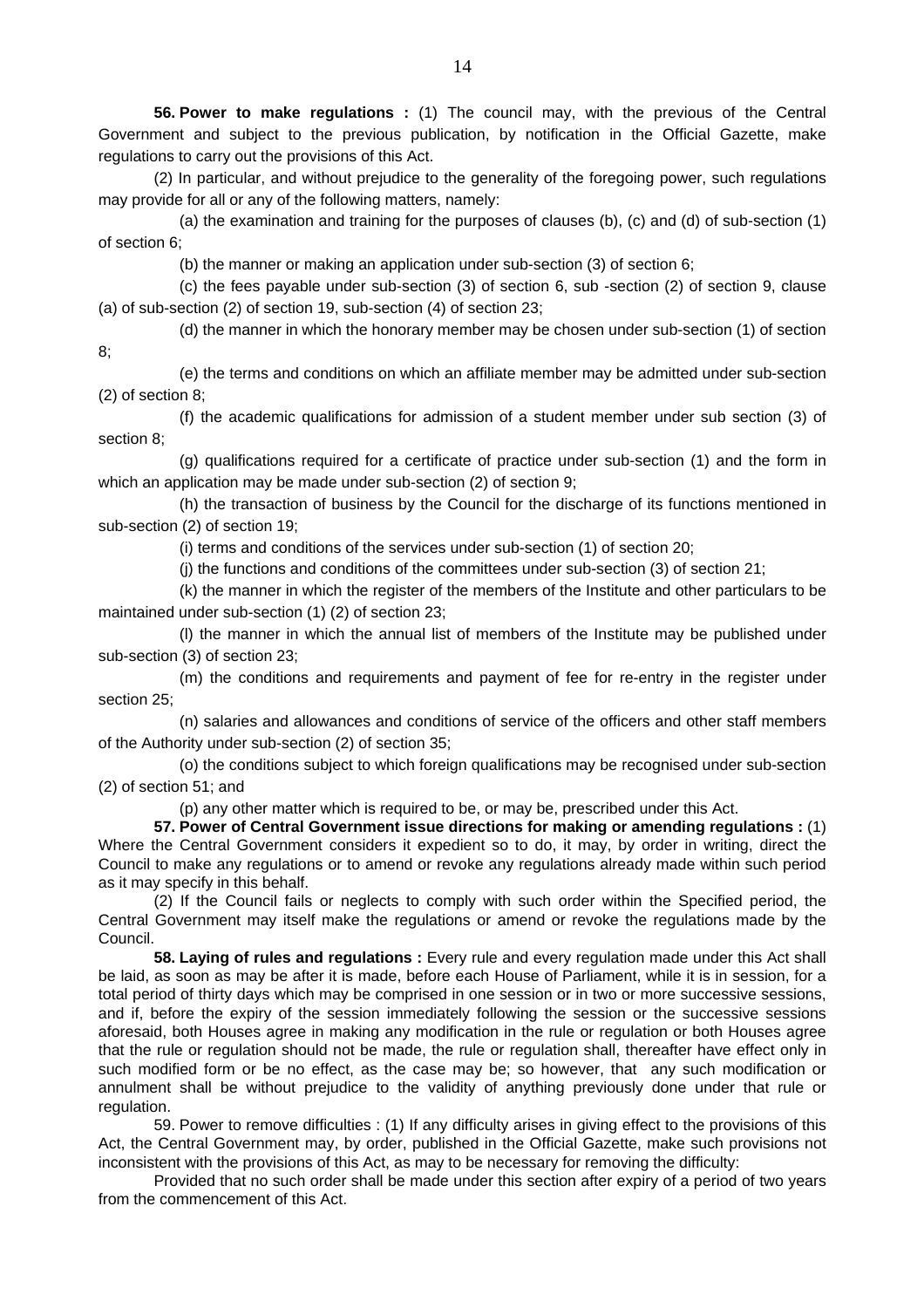(2) Every order made under this section shall be laid, as soon as may be after it is made, before each House of Parliament

#### **THE SCHEDULE (See section 31) PART I**

Professional misconduct in relation to members of the Institute in practice

An Actuary in practice shall be deemed to be gulity of professional misconduct, if he-

 (1) allows any person to practice in his name as an actuary unless such person is also an actuary in practice and is in partnership with or employed by himself; or

 (2) pays by way of remuneration to an employee, pays or allows or agrees to pay or allow, directly or indirectly, any share, commission or brokerage in the fees or profits of his professional business, to any person other than a member of the Institute or a partner or a retired partner or the legal representative of a deceased partner; or

 (3) enters into partnership with any person other than an Actuary in practice or a person resident outside India who but for his residence abroad would be entitled to be admitted as a member under clause (c) of sub-section (1) of section 6 or whose qualifications are recognised by the Central Government or the Council for the purpose of permitting such partnership, provided the Actuary shares in the fees or profits of the business of the partnership both within and outside of India; or

 (4) secures either through the services of a person who is not an employee of such Actuary or who is not qualified to be his partner or by means which are not open to an Actuary, any professional business; or

 (5) accepts an assignment as Actuary previously held by another Actuary without first communicatings with him in writing; or

 (6) charges or offers to charge, accepts or affers to accept in respect of any professional employment fees which are based on a percentage of profit or which are contingent upon the findings or results of such employment, except as permitted under any regulation made under this Act; or

 (7) engages in any business or occupation other than the professions of Actuaries unless permitted by the Council so to engage:

 Provided that nothing contained herein shall disentitle an Actuary from being a director of a company; or

 (8) accepts a position as an actuary previously held by some other Actuary in practice in such conditions as to constitute undercutting ; or

 (9) allows a person not being a member of the Institute in parctice, or a member nor being his partner to sign on his behalf or on behalf of his firm, any valuation report or financial statement; or

 (10) discloses information acquired in the coures of his professional engagement to any person other than his client so engaging him, without the consent of such client, or otherwise than as required by any law for the time being in force; or

 (11) certifies or submits in his name, or in the name of his firm, a valuation report or a financial statement unless the examination of such statement and the related records has been made by him or by a partner or an employee in his firm or by another Actuary in practice; or

 (12) expresses his opinion or valuation reports or financial statement of any business or any enterprise in which he, his firm, or a partner in his firm has a substantial interest, unless he has disclosed the interest also in his report; or

 (13) fails to disclose a material fact known to him in a valuation report or a financial statement, but disclosures of which is necessary to make the valuation report or the financial statement not misleading where he is concerned with such valuation report or the financial statement in a professional capacity ; or

 (14) fails to report a material misstatement known to him to appear in a valuation report or financial statement with which he is concerned in a professional capacity; or

(15) is grossly negligent in the conduct of his professional duties ; or

 (16) fails to obtain sufficient information to warrant the formation of an opinion in regard to any matter contained in any valuation report or financial statment prepared by him or his behalf ; or

 (17) fails to invite attention to any material departure from the generally accepted procedure or professional work applicable to the corcumstances, in any valuation report or financial statement prepared by him or on his behalf.

#### **PART II**

#### **Professional misconduct in relation to the members of the Institute in service**